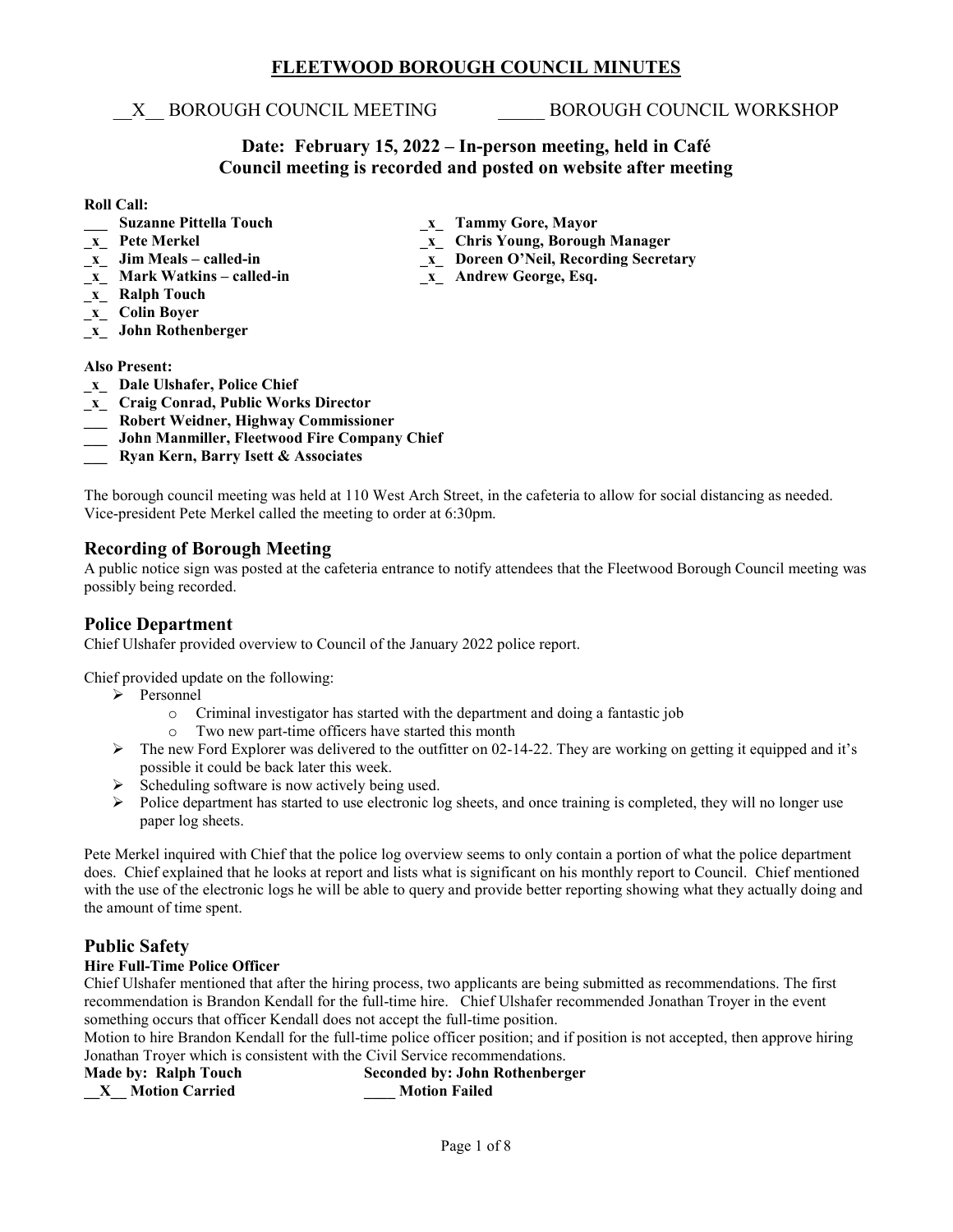## **Public Safety – (continued) Police Contract Addendum – OIC Assignment of OIC to Mike Quinn**

Chris Young explained that the current police contract does not allow someone to be promoted to sergeant position; it only allows an officer to be promoted to a temporary chief position. Chris stated that the recommendation to council is to adopt the policy to allow a temporary sergeant position to be an OIC (Officer in Charge) appointed position until the sergeant position is filled. Amendment was written by the local FOP and is subject to review by Andy George, Esq. Motion to adopt the police contract addendum (subject to review by Andy George, Esq.) and appoint Officer Michael Quinn for OIC.

| Made by: Ralph Touch  | <b>Seconded by: Colin Boyer</b> |
|-----------------------|---------------------------------|
| <b>Motion Carried</b> | <b>Motion Failed</b>            |

## **Police Body Cameras**

Ralph Touch explained that currently the police officers are using their phones with adaptors to be able to use as body cameras. Ralph mentioned cost to purchase body cameras is \$21,000.

Colin Boyer inquired if this was through Axon. Chief Ulshafer stated it was through WatchGuard. Colin mentioned that it could cause problems at the DA's office not being compatible and learning curve since most of the departments that have body cameras use Axon. Chief Ulshafer said Wyomissing and Spring Township are two departments that are using WatchGuard. Chief explained the reason to stay with WatchGuard is because they are compatible with the current MVR (Motor Vehicle Recording) devices in the patrol cars. To go to another system would be higher cost as they would not integrate with current MVR devices or downloading to servers. Chief explained that when MVR activates, the body cam will activate.

Motion to new body cameras at a cost of \$21,000.

| Made by: Ralph Touch  | <b>Seconded by: Mark Watkins</b> |
|-----------------------|----------------------------------|
| <b>Motion Carried</b> | <b>Motion Failed</b>             |

## **Barry Isett & Associates (BIA)**

## **BIA Report**

Attendance of a BIA representative is on an as-needed basis for borough council meetings. The BIA Engineer report was emailed to Council members prior to tonight's meeting. If there is a need to have an engineer present at meeting, Chris Young should be notified to schedule them to be in attendance.

## **ARRO**

The ARRO report was emailed to Council members prior to tonight's meeting.

## **Guests:** See attached list.

## **Trinity Solar**

Two representatives from Trinity Solar were there to introduce themselves and stated they had received their solicitor permit. They offer residential solar programs - purchase or rental options. They would be in the Fleetwood borough educating home owners on the solar panel programs that Trinity Solar has to offer.

It was mentioned that it is required for a resident to get a permit for the installation of the solar panels. Once installed an engineer from BIA inspects the tie-in from the solar panels to the electric meter.

## **Legal - Andrew George, Esq.**

## **Ratify Bills Procedure**

Andy explained that procedure to ratify bills had changed to require it to be posted in the meeting agenda. We are compliant since the ratification of bills is listed on our agendas. Andy mentioned he discussed the Fleetwood borough process with Joan London, from his office and she agreed our process was good.

## **Tannery Deed Restrictions**

Andy mentioned that the environmental engineer companies are working on final report for the Act 2 which is an environmental type of cleanup needed to be approved by PA DEP. Part of Act 2 requires, an Environmental Covenant which lists restrictions against the property related to future use.

Motion to accept the Environmental Covenant language.

| Made by: Ralph Touch  | <b>Seconded by: Pete Merkel</b> |
|-----------------------|---------------------------------|
| <b>Motion Carried</b> | <b>Motion Failed</b>            |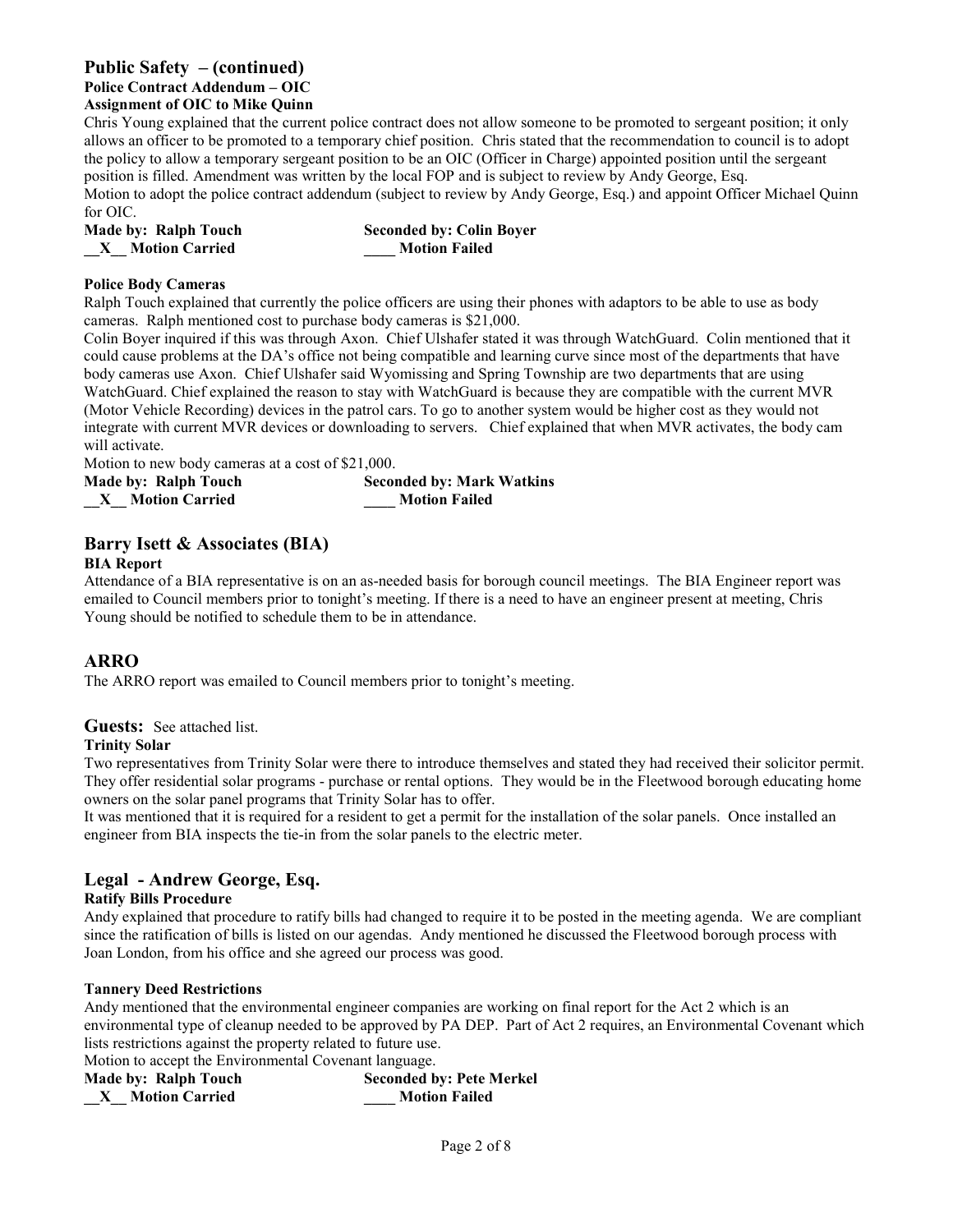## **Legal - Andrew George, Esq. – (continued)**

## **Tannery Lot Parking Permits**

Andy mentioned the Tannery parking lot lease agreements are in progress (personal and business). The plan is to bring the agreements to March 2022 meeting.

#### **Disposal of Obsolete Records**

Andy mentioned the 2014 records are up for disposal. Motion to approve the disposal of the 2014 records. **Resolution: 2022-02-15-01 Made by: Ralph Touch Seconded by: John Rothenberger \_\_X\_\_ Motion Carried \_\_\_\_ Motion Failed**

#### **Sub –Division - 303 E. Locust Street**

Andy discussed the property currently contains a house with an empty lot next door. The owner is looking to sub-divide the property. The developer did not have all the paperwork that Planning Commission required and was told to re-submit drawings. Developer has until March 15, 2022 to provide the information to the Planning Commission. This can be tabled until the March 14<sup>th</sup> borough council meeting.

#### **Sewer Lease Agreement – Amendment**

Andy discussed the amended sewer lease between the Fleetwood Borough and the Authority which lists responsibilities of each party.

Motion to adopt amended sewer lease agreement between the Fleetwood Borough and the Authority.

**Resolution: 2022-02-15-02**

| <b>Made by: Pete Merkel</b> | <b>Seconded by: Ralph Touch</b> |
|-----------------------------|---------------------------------|
| <b>Motion Carried</b>       | <b>Motion Failed</b>            |

#### **Ruscombmanor Water Agreement**

Andy explained that the Ruscombmanor water agreement has been amended. The Authority and Ruscombmanor Township have signed the agreement.

Motion to adopt the Ruscombmanor Water Agreement.

## **Resolution: 2022-02-15-03**

| <b>Made by: Ralph Touch</b> | <b>Seconded by: John Rothenberger</b> |
|-----------------------------|---------------------------------------|
| X Motion Carried            | <b>Motion Failed</b>                  |

## **Solar Contract – Renewable Energy**

Andy had reviewed the contract and did not see any major issues, however, there is no process documented regarding the removal of the solar panels. Andy noted at this time, it is ok for Council to proceed with further discussions with Renewable Energy. Andy mentioned that the Borough has not heard anything from Richmond Township; they have provisions in their ordinances regarding solar farms. Andy reported on a conversation he had with Chris Hartman, the Richmond Township solicitor. Mr. Hartman said the solar farms restrictions would not apply to this matter because the Borough is using the panels for its own use and not selling power on the grid. This is still considered an open item for discussion.

#### **LSA Grant**

Discussion of resolution for the Fleetwood Borough of Berks County requesting a statewide local share assessment of LSA grant in the amount of \$228,583 for the commonwealth finance authority for stream bank improvements and flood plain restoration for Willow Creek at the Fleetwood Park. LSA is a no match grant. Chris Young mentioned there was discussion earlier with the BIA engineers and this amount would be for phase 3 (stream bank restoration from bridge on Main Street down to band shell and from bridge #2 to bridge #3 where it floods out) .

Chris will provide information to Andy George, Esq. for him to place in proper format for signatures. Motion to apply for the LSA Grant.

**Resolution: 2022-02-15-04**

**Made by: Ralph Touch Seconded by: John Rothenberger \_\_X\_\_ Motion Carried \_\_\_\_ Motion Failed**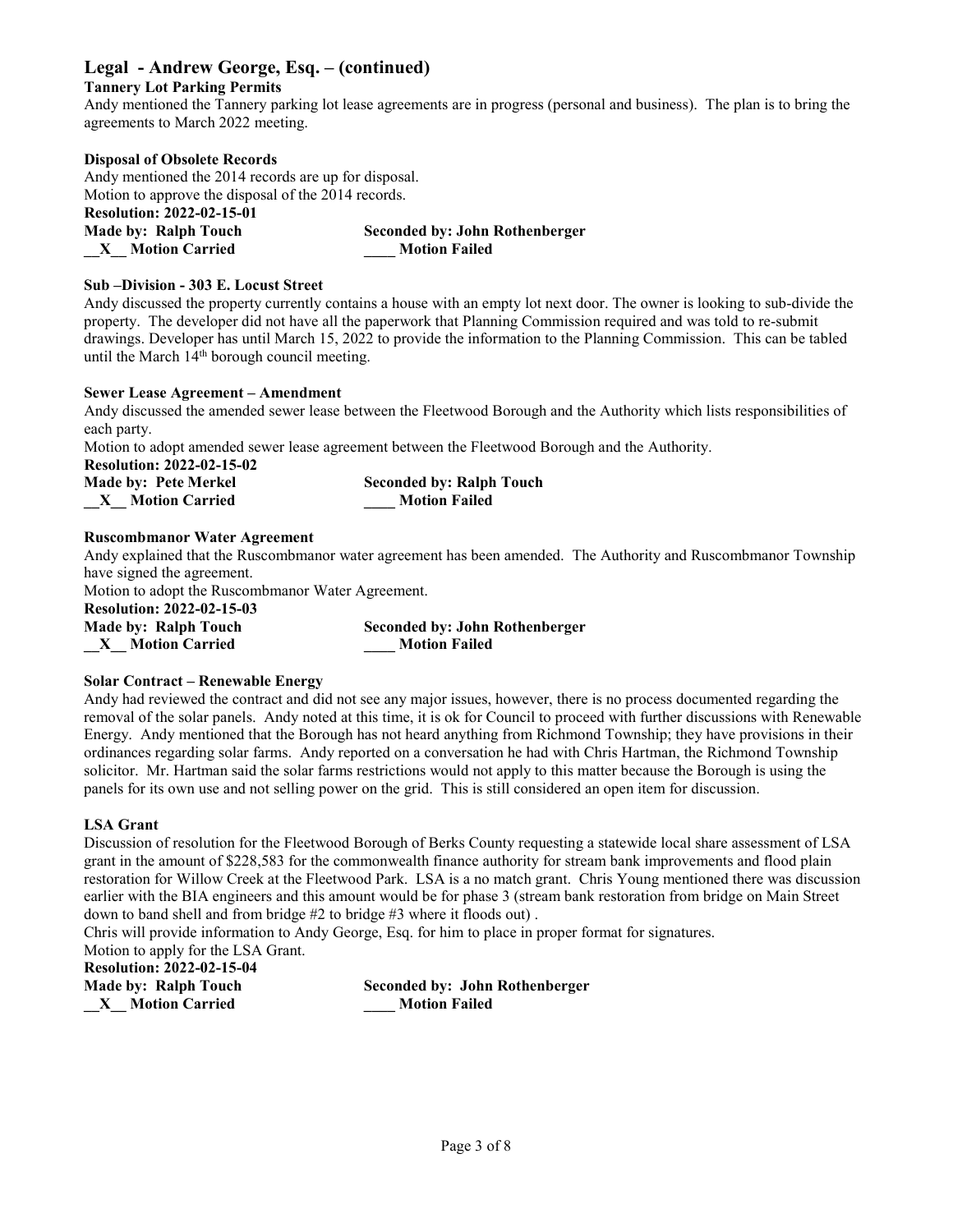## **Finance ARPA Fund Disbursement**

John Rothenberger mentioned that the rules have changed for the distribution of where the ARPA funds can be used. The borough received half of the funds in 2021 and the other half will be received May/June 2022. In January 2022, Congress made a final ruling for these ARPA funds, they gave every municipality a \$10 million automatic loss, regardless if the municipality loss money or not. With this new ruling, the ARPA funds can be used for general expenses. The ARPA funds cannot be used to pay down debt or for capital expenses.

Motion to take the existing ARPA funds from the special account and place them in the general fund for general use. **Made by: Ralph Touch Seconded by: John Rothenberger \_\_X\_\_ Motion Carried \_\_\_\_ Motion Failed**

**Herbein Letter - Audit**

| Motion to engage Herbein for the yearly audit. |                                 |
|------------------------------------------------|---------------------------------|
| Made by: John Rothenberger                     | <b>Seconded by: Ralph Touch</b> |
| <b>Motion Carried</b>                          | <b>Motion Failed</b>            |

## **Capital Expense Plan**

Jim Meals stated that the capital project lists for 2022 were distributed to Council prior to meeting. The capital project list is broken down in the five different departments.

- $\triangleright$  Community Center
	- o Main expense is the roof at \$140,000.
	- This is area is over the gym and is the last section of roof that was not been replaced yet.
	- o It will be replaced with a rubber roof.
	- o This section of roof needs to be replaced in 2022 due to issues that have occurred
- $\triangleright$  Park
	- o Three major expenses for the restoration of the creek bank, new park bridge, and band shell
	- o The expense listed on report is the borough's matching amount for grants
- $\blacktriangleright$  Pool

o No expenses for this year

 $\triangleright$  Streets

o Paving \$60,000

- Police
	- o Body cams \$21,000

Jim mentioned that between the grant money and ARPA funds, some of these could be moved into cover some expenses. Motion to adopt the 2022 capital expense plan.

| <b>Made by: Jim Meals</b> |  | <b>Seconded by: Ralph Touch</b> |
|---------------------------|--|---------------------------------|
| <b>Motion Carried</b>     |  | <b>Motion Failed</b>            |

## **Fleetwood Park**

## **Band Shell Design Update**

The packet of proposed band shell drawings was provided to Council prior to meeting. Mark Watkins reviewed the new proposed band shell style is a metal support structure with wood decking under the roof. The band shell price is \$73,244 plus an additional \$5000 for the wood decking under the roof. The wood backdrop is not part of the quote, but can be added. The stone veneer is not included, but will get prices. Mayor Gore mentioned that the wood backdrop is necessary for sound and acoustics. The prices provided are for supplies only and does not include installation cost. Chris Young mentioned they are working on getting estimates for the installation. BIA engineers would need to look at the concrete and height regarding codes. Mark mentioned this is just an update to the concept of the new band shell and looking for feedback from Council. Chris mentioned there is an eleven month lead-time; the hope is to be done by 2023. The band shell is secondary to the bridge, we are still getting the DCR grants approved, and design concept finalized. Chris mentioned besides the band shell expense, there are other modifications needed – ADA ramps, parking, and greenery that needs to go in. The overall project would be broken down into smaller pieces.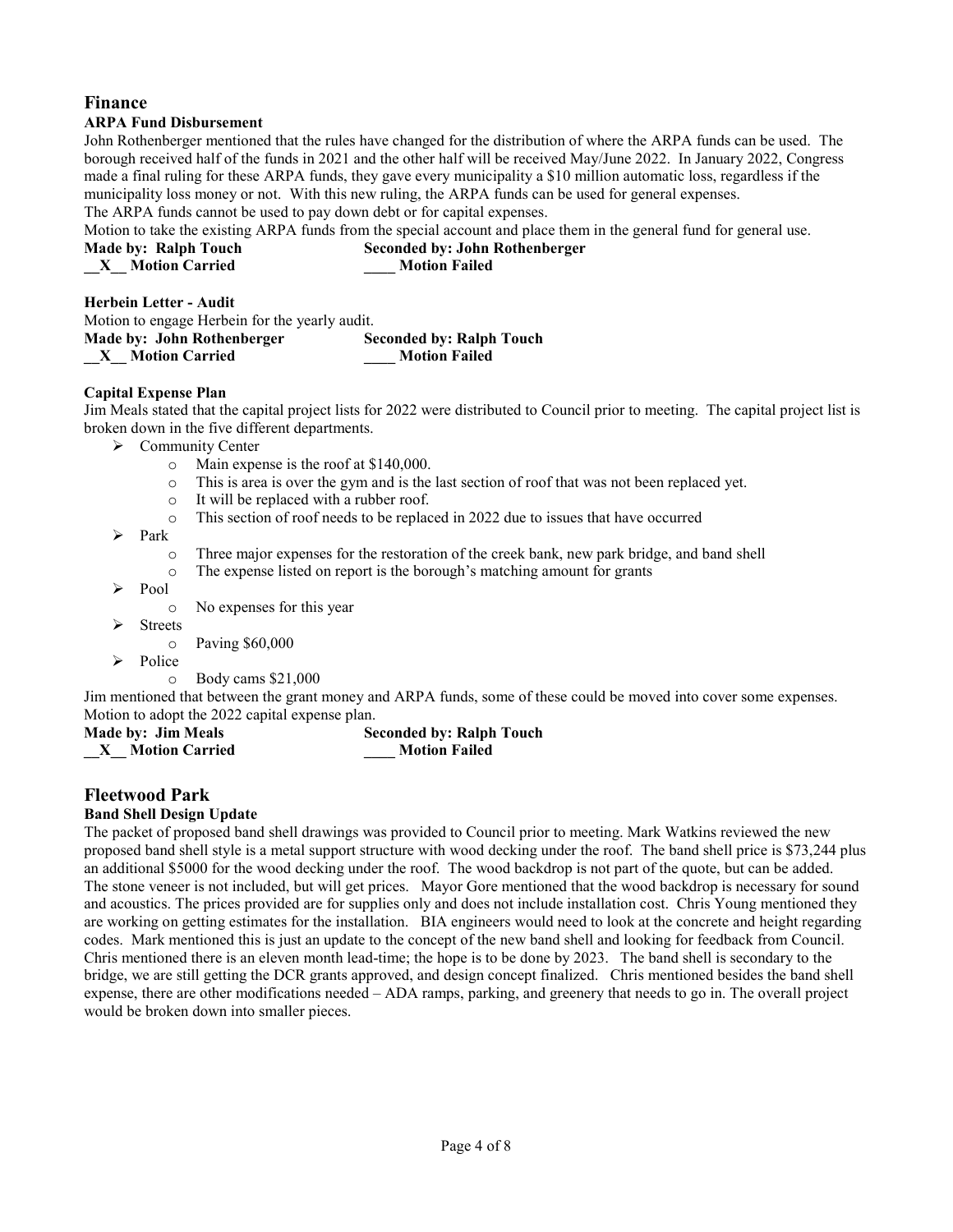## **Fleetwood Park – (continued)**

## **Additional Trees in Park**

Mark Watkins mentioned that the covering over the seating is a request, but is extremely expensive. Part of the park packet included a diagram that showed concept of planting 4-5 large trees to replace trees that had died and were removed years ago. Mark explained that the proposal is to transplant 20' large shade trees; the type of tree has not been decided. These large shade trees would add some shade to the seating area. This concept does not impact the future possibility of a roof over the seating area. These trees could be planted in April of this year and cost would be kept to less than \$20K. Mark explained the trees would have about a 6" trunk; the trees are brought in on truck with large spade to dig holes. Expense of the trees was questioned. It was stated that planting the trees also helps build up the park greenery and ARPA funds could be used. Motion to purchase 4-5 large shade trees with cost not to exceed \$20K.

| The second to be written as a family company state of the second track to written the open.<br><b>Made by: Mark Watkins</b> | <b>Seconded by: Ralph Touch</b> |  |
|-----------------------------------------------------------------------------------------------------------------------------|---------------------------------|--|
| <b>Colin Boyer: Opposed</b>                                                                                                 |                                 |  |
| <b>Motion Carried</b>                                                                                                       | <b>Motion Failed</b>            |  |

#### **Pedestrian Bridge Proposal**

Mark stated that using DCNR grants and potentially DCED grants the proposal is to purchase an aluminum bridge with composite decking material which includes ramps, handrails to meet ADA requirements. This new bridge will replace the washed-out bridge in the park. The vendor is Boardsafe Docks and they are COSTARs vendor. The bridge will be about 3ft higher than before. The cost of new bridge and ramp is \$105,000. The cost of piers will need to go out for bid. If the order is placed now, the bridge would be ready around May 2022. The bidding and concrete work would be determined. If the bridge is ready before the concrete work is completed, Boardsafe Docks will store it at their facility. The pedestrian bridge is part of the project that also includes the band shell. The overall estimate for that project is \$579,840.40. The DCNR grant is for \$250,000, DCED grant is \$132,000. This leaves a net borough cost of about \$200,000 plus the \$20,000 for trees for a total of \$220,000. This project was in the capital budget for a cost of \$260,000.

Colin Boyer expressed concern that if the original problem is not addressed, the new bridge could be lost again and it's a waste of money given there are already 3 bridges over the creek.

Motion to proceed with purchasing new bridge/ramp and concrete work as described.

| <b>Made by: Mark Watkins</b>                                     | <b>Seconded by: Ralph Touch</b> |
|------------------------------------------------------------------|---------------------------------|
| <b>Colin Bover: Opposed</b>                                      |                                 |
| <b>Motion Carried</b><br>$X_{-}$                                 | <b>Motion Failed</b>            |
| RIA - Develop Spec/Advertise Rid Peckage for Rridge Support Work |                                 |

**BIA – Develop Spec/Advertise Bid Package for Bridge Support Work** Motion for BIA to develop spec and advertise for bridge support work. **Made by: Mark Watkins Seconded by: Ralph Touch Colin Boyer: Opposed \_\_X\_\_ Motion Carried \_\_\_\_ Motion Failed**

## **Water / Sewer Committee**

## **Water Rate Increase**

Peter Merkel explained that the borough and Authority had authorized water rates (not sewer rates) to be increased in August 2021and again in August 2022 to start paying the PennVest loan for the new water main system. With the turmoil of Covid, the rate increases were not implemented. The PennVest loan payback is not due until the project is completed which will be towards the end of this year, 2022. Pete Merkel mentioned the recommendation back to the Authority is to raise the water rates (by the same increase). On October 1, 2022 increase water rates for residential by 12.5% and commercial by 7% and on October 1, 2023 increase water rates for residential by 12.5% and commercial by 6%. Residents would see the increase in their January 2023 bill.

Motion to recommend the Authority to raise the water rates for residential by 12.5% and commercial by 7% on October 1, 2022 and again on October 1, 2023 increase rates residential by 12.5% and commercial by 6%.

**Made by: Pete Merkel Seconded by: John Rothenberger \_\_X\_\_ Motion Carried \_\_\_\_ Motion Failed**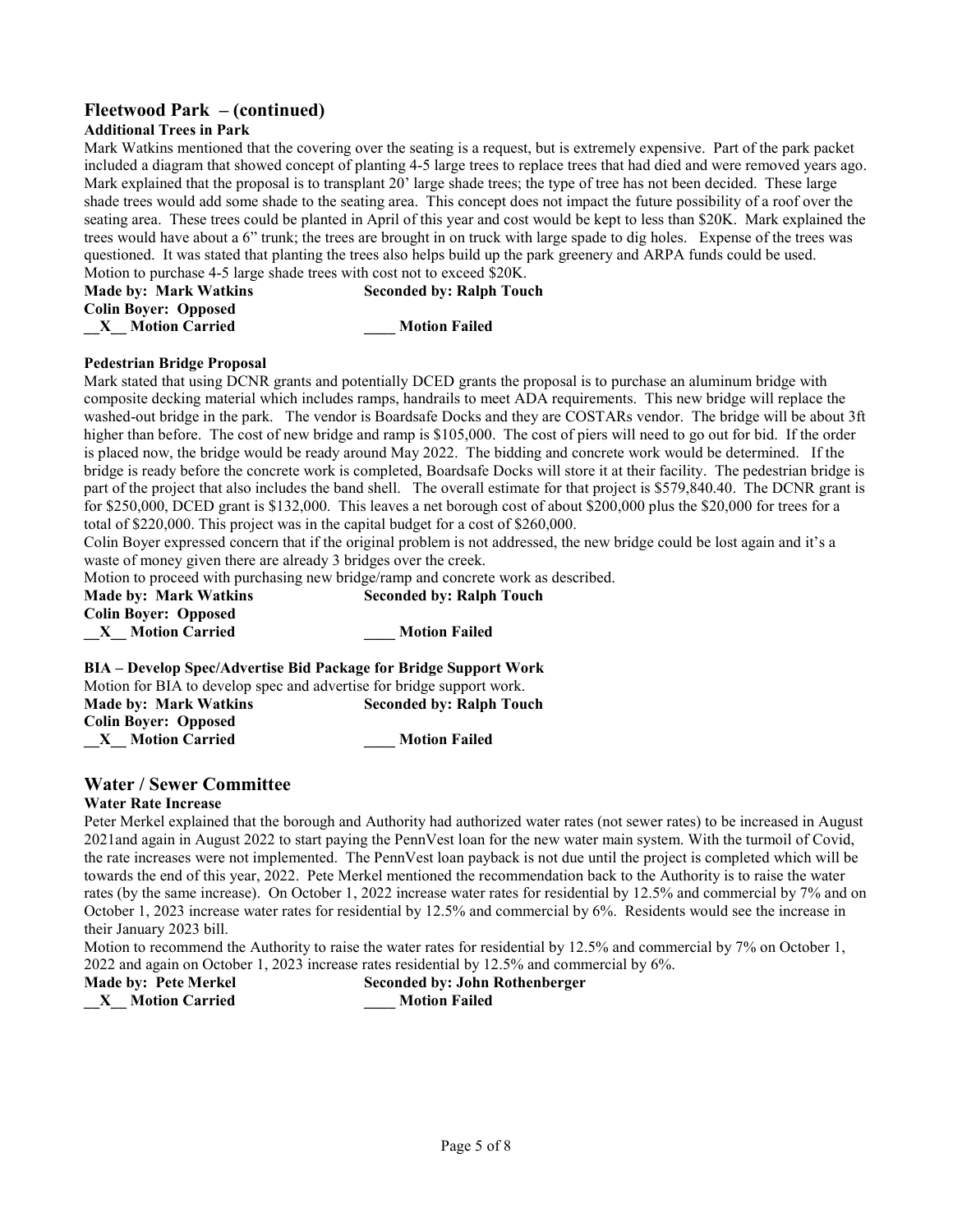# **Water / Sewer Committee – (continued)**

## **Sewer Plant Upgrade**

Pete Merkel mentioned that the sewer plant is somewhat approaching their capacity in next few years. Craig Conrad explained that the county has a grant program out currently with some of their ARPA funds that we could apply for. The Authority had given Craig permission to apply for the grant. Part of the grant application is to provide letters of recommendation. Ruscombmanor Township and Richmond Township have provided letters of support. The Authority is doing a feasibility study for future expansion. The application must be submitted by the end of March 2022. Motion to authorize the Fleetwood Borough to provide letter of support and authorize Pete Merkel to sign letter.

| <b>Made by: Pete Merkel</b> | <b>Seconded by: Ralph Touch</b> |
|-----------------------------|---------------------------------|
| <b>Motion Carried</b>       | <b>Motion Failed</b>            |

#### **Reservoir Area – Berks Nature**

Pete Merkel stated they are working with Larry Lloyd from Berks Nature. The question is do we want to preserve the Reservoir property (approx. 190 acres) as a forest forever. Craig Conrad explained that the committee had a meeting with Larry Lloyd. The watershed, several wells are on the property, and two large storage tanks. Craig noted it is a burden to maintain (access roads, forestry, walls, etc) and last year about \$17,000 was spent to maintain. Craig mentioned to Larry about a way to come up with a fund that could be used to maintain the property. Larry Lloyd told Craig that Berks Nature is involved with sale of development right agreements. The Fleetwood Borough would still own the property, but would sell the development rights; Berks Nature helps protect the land and holds the trust for the land. DCNR buys the development rights, to eliminate the possibility of development in the future. Craig said the first step of the process to get a development rights appraisal and they would pay the borough half of the highest appraisal amount. Craig noted that some areas could be excluded from the development rights appraisal (shooting range, parking area, picnic area). The funds that DCNR pays the borough for the development rights could be placed in a special fund to use for maintenance. Craig explained there are two steps: 1) Appraisal step (there is no commitment if this is done) 2) Enter into agreement with DCNR to buy development rights (once this is started, we are committed). The cost of the appraisal is \$3,500 and Berks Nature pays half of that. The deadline to do this is April 6, 2022. It was mentioned that the woodland would be surveyed for appraisal, not the house on reservoir property.

There was discussion of having a separate workshop to discuss more questions with Berks Nature. Ralph Touch asked Craig to forward documents to Andy George, Esq. to review.

Motion to move forward with appraisal and pay half the appraisal cost of \$1750.

**\_\_X\_\_ Motion Carried \_\_\_\_ Motion Failed**

**Made by: Pete Merkel Seconded by: Ralph Touch**

## **Annrich Payment Application**

The Arro report that was distributed prior to tonight's meeting contains details regarding the Annrich Pay application for water main work that was completed on Main, Arch, Race, Green, Pine and Cedar Streets. The current payment due for the completed work is \$834,135.25.

Motion to pay Annrich \$834,135.25 for water main project and approve/sign the six payout documents.<br>Made by: John Rothenberger Seconded by: Ralph Touch

**Made by: John Rothenberger** 

**\_\_X\_\_ Motion Carried \_\_\_\_ Motion Failed**

# **Borough Managers Report – Chris Young**

## **Bridge / Band Shell Grants**

Chris mentioned we are waiting for DCED to approve the bridge part of it. DCNR already covers the bridge. DCNR has been approved but not the contracts.

## **Cyber Insurance**

Chris mentioned earlier this year it was recommended to purchase cyber insurance. The cost would be \$1900 for \$1 million of liability. This insurance would cover the borough and police server. Motion to add cyber insurance to the policy for one year.

**Made by: Ralph Touch Seconded by: Pete Merkel**

**\_\_X\_\_ Motion Carried \_\_\_\_ Motion Failed**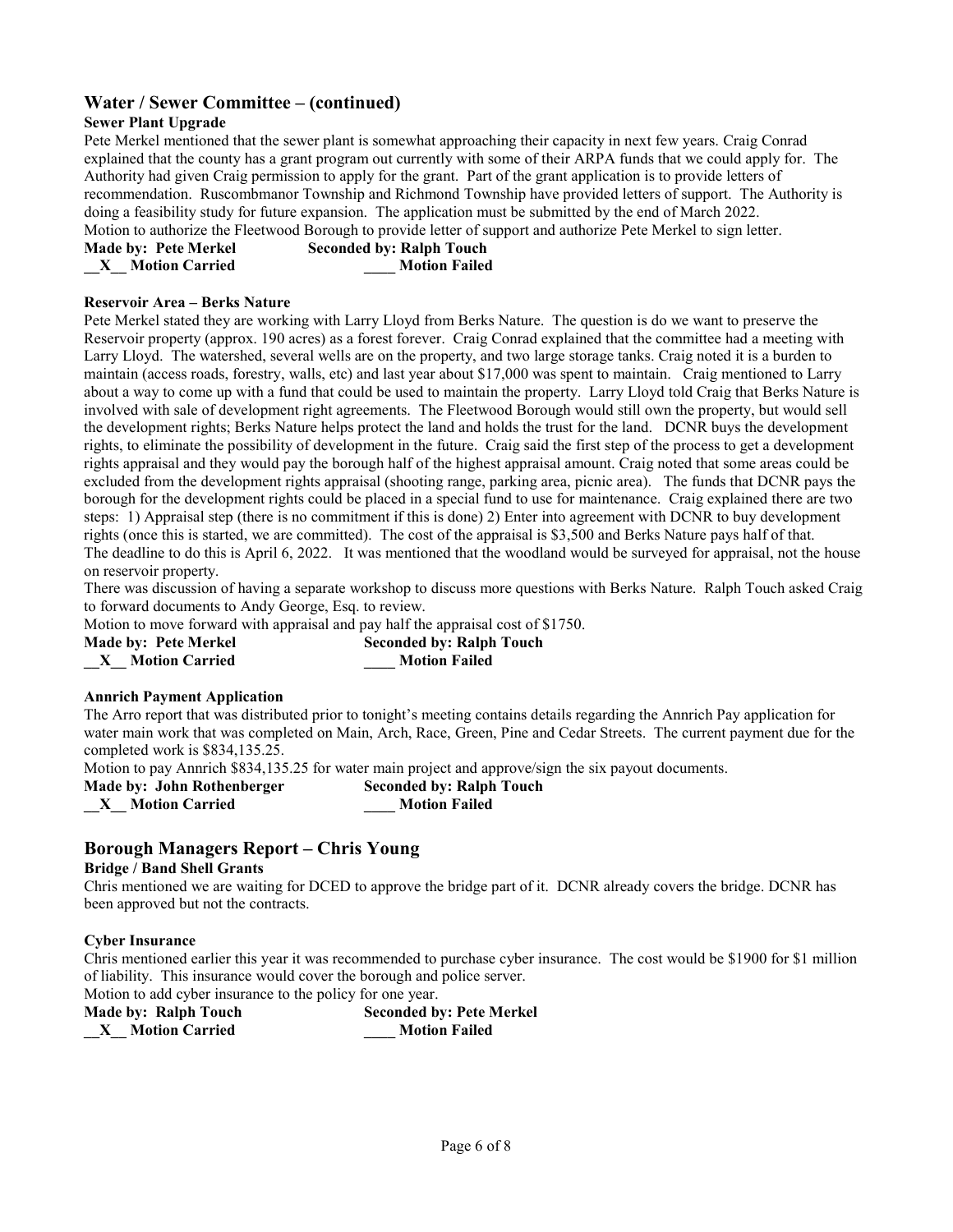## **Borough Managers Report – Chris Young – (continued)**

## **Berks Solid Waste Donation Request**

Chris stated Berks Solid Waste is requesting donation. In 2021 the borough sponsored this at the \$500 level. This cost was not budgeted. This program runs recycling programs of electronics, paints, etc. Mark Watkins suggested adding a link to Berks Solid Waste to the borough website.

Motion to sponsor \$500 to Berks Solid Waste.

| Made by: John Rothenberger | <b>Seconded by: Ralph Touch</b> |
|----------------------------|---------------------------------|
| <b>Motion Carried</b>      | <b>Motion Failed</b>            |

#### **Art Event – Community Center**

Chris discussed that the Fleetwood Library is trying a new event this year in the community center and would like Council to endorse it. The library is looking to do an art event similar to what used to be done at the high school. There would be limited vendors in hallway, food in café, use of library, and they have spoken to Ron regarding use of gym. The event would be held on Saturday, May  $7<sup>th</sup>$ .

Motion to approve the Fleetwood Library art event in the community center on May  $7<sup>th</sup>$ .

|  | Made by: Pete Merkel  |
|--|-----------------------|
|  | <b>Motion Carried</b> |

| $\frac{1}{2}$ . The state of the $\frac{1}{2}$ recent of $\alpha$ is the $\alpha$ in the community center. |                                 |
|------------------------------------------------------------------------------------------------------------|---------------------------------|
| <b>Made by: Pete Merkel</b>                                                                                | <b>Seconded by: Ralph Touch</b> |
| <b>Motion Carried</b><br>$\mathbf{X}$                                                                      | <b>Motion Failed</b>            |
|                                                                                                            |                                 |

## **Fish Rodeo – Fleetwood Park**

Chris mentioned the Fleetwood Rodeo organization has asked to use the pond in the Fleetwood Park for the Fish Rodeo on May  $7<sup>th</sup>$  and May  $8<sup>th</sup>$ . The organization does not have insurance and is asking the borough to co-sponsor it. Ralph Touch mentioned the organization does give back to the parks.

There was discussion for future fish rodeos, possibly have the Fleetwood Rec Board sponsor the event.

Motion for the Fleetwood Borough to be a sponsor and absorb it under the borough insurance policy.

| Made by: Ralph Touch  | <b>Seconded by: Colin Boyer</b> |
|-----------------------|---------------------------------|
| <b>Motion Carried</b> | <b>Motion Failed</b>            |

## **Longswamp Learning Center Emergency Plan**

Chris stated the Longswamp Learning Center would like to use the Fleetwood Community Center for their emergency plan. In the event there is a severe emergency in Longswamp Township they would use the Fleetwood Community Center as a place to bus the children to and parents would pick up children at community center. This was part of their emergency plan last year and they would like to continue it. Chris suggested to Council to consider doing it continuously until Longswamp Leaning Center decides they don't need it as part of their emergency plan.

Motion to allow Longswamp Learning Center to use the Fleetwood Community Center as part of their emergency plan on a continuous basis, until Longswamp Learning Center changes their emergency plan.

**Made by: John Rothenberger Seconded by: Ralph Touch \_\_X\_\_ Motion Carried \_\_\_\_ Motion Failed**

## **LIHWAP (Low Income Household Water Assistance Program)**

Chris mentioned that he signed the borough up for this program at no cost. What the program allows is if a resident has low income and can't pay their water bill, the resident can get assistance from LIHWAP. LIHWAP would help pay the bill and submit the funds directly to the borough. Chris explained the reason it was on agenda was during a prior borough meeting that Andy was not in attendance (possibly Brad Davis,Esq.) there was mention of this available program. Chris mentioned additional information about this is on the borough website.

## **Public Works – Craig Conrad**

The Public Works report was emailed to Council members prior to tonight's meeting.